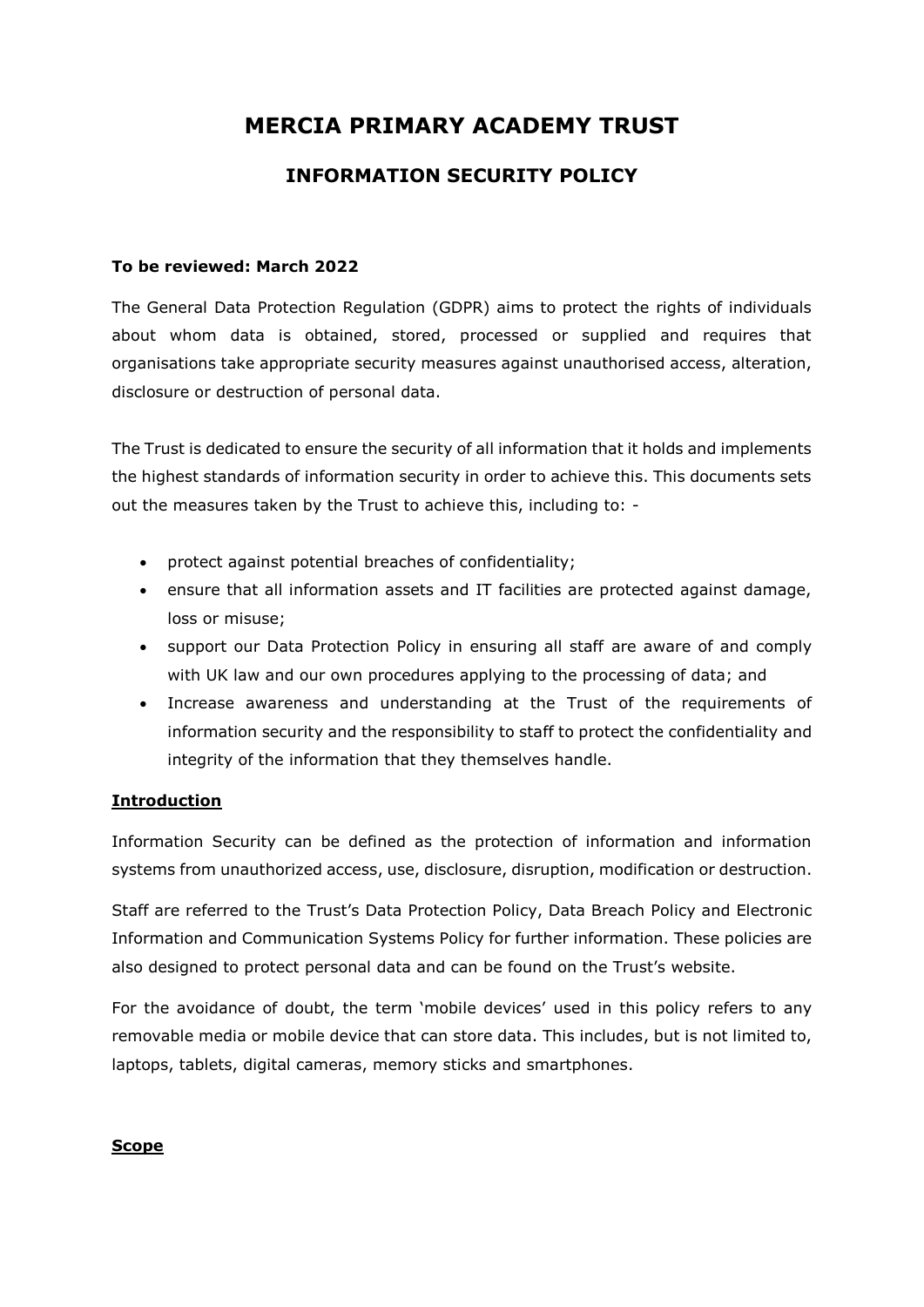The information covered by this policy includes all written, spoken and electronic information held, used or transmitted by or on behalf of the Trust, in whatever media. This includes information held on computer systems, paper records, hand-held devices, and information transmitted orally.

This policy applies to all members of staff, including temporary workers, other contractors, volunteers, interns, governors and any and all third parties authorised to use the IT systems.

All members of staff are required to familiarise themselves with its content and comply with the provisions contained in it. Breach of this policy will be treated as a disciplinary offence which may result in disciplinary action under the Trust's Disciplinary Policy and Procedure up to and including summary dismissal depending on the seriousness of the breach.

This policy does not form part of any individual's terms and conditions of employment with the Trust and is not intended to have contractual effect. Changes to data protection legislation will be monitored and further amendments may be required to this policy in order to remain compliant with legal obligations.

## **General principles**

All data stored on our IT systems are to be classified appropriately (including, but not limited to, personal data, sensitive personal data and confidential information. Further details on the categories of data can be found in the Trust's Data Protection Policy and Record of Processing Activities). All data so classified must be handled appropriately in accordance with its classification.

Staff should discuss with Mr Lane the appropriate security arrangements for the type of information they access in the course of their work.

All data stored on our IT Systems and our paper records shall be available only to members of staff with legitimate need for access and shall be protected against unauthorised access and/or processing and against loss and/or corruption.

All IT Systems are to be installed, maintained, serviced, repaired, and upgraded by such third party/parties as the CEO – Mr Lane may authorise.

The responsibility for the security and integrity of all IT Systems and the data stored thereon (including, but not limited to, the security, integrity, and confidentiality of that data) lies with Mr Lane unless expressly stated otherwise.

All staff have an obligation to report actual and potential data protection compliance failures to the Trust CEO who shall investigate the breach. Any breach which is either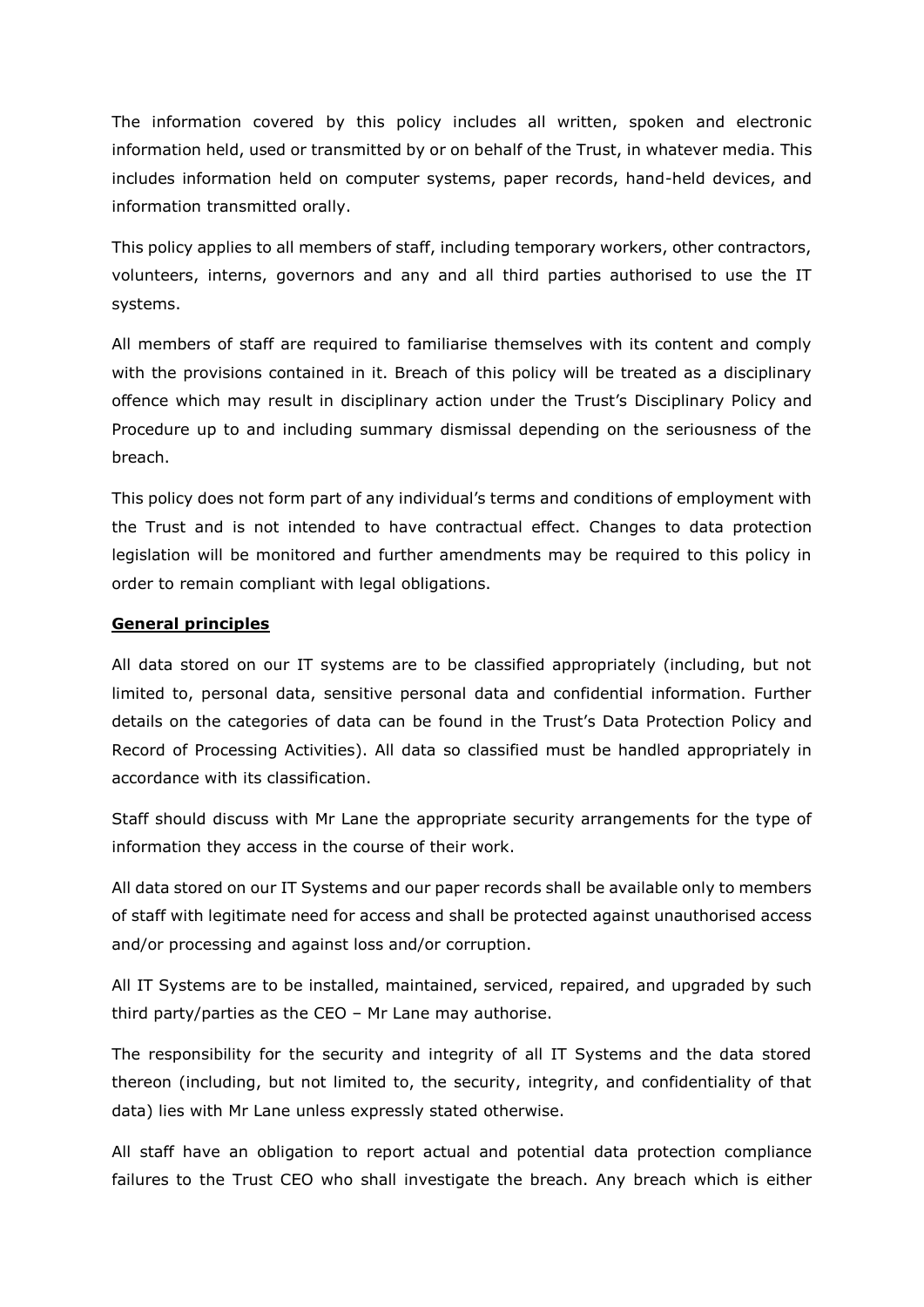known or suspected to involve personal data or sensitive personal data shall be reported to the Data Protection Officer (full details of the officer can be found in our Data Protection Policy).

#### **Physical security and procedures**

Paper records and documents containing personal information, sensitive personal information, and confidential information shall be positioned in a way to avoid them being viewed by people passing by as much as possible, e.g. through windows. At the end of the working day, or when you leave your desk unoccupied, all paper documents shall be securely locked away to avoid unauthorised access.

Available storage rooms, locked cabinets, and other storage systems with locks shall be used to store paper records when not in use.

Paper documents containing confidential personal information should not be left on office and classroom desks, on staffroom tables, or pinned to noticeboards where there is general access unless there is legal reason to do so and/or relevant consents have been obtained. You should take particular care if documents have to be taken out of Trust.

The physical security of buildings and storage systems shall be reviewed on a regular basis. If you find the security to be insufficient, you must inform SLT as soon as possible. Increased risks of vandalism and or burglary shall be taken into account when assessing the level of security required.

The Trust carry out regular checks of the buildings and storage systems to ensure they are maintained to a high standard.

The Trust close the Trust gates during certain hours to prevent unauthorised access to the building. An alarm system is set nightly.

Visitors should be required to sign in at the reception, accompanied at all times by a member of staff and never be left alone in areas where they could have access to confidential information.

#### **Computers and IT**

# **Responsibilities of the IT Manager and Staffs Tech**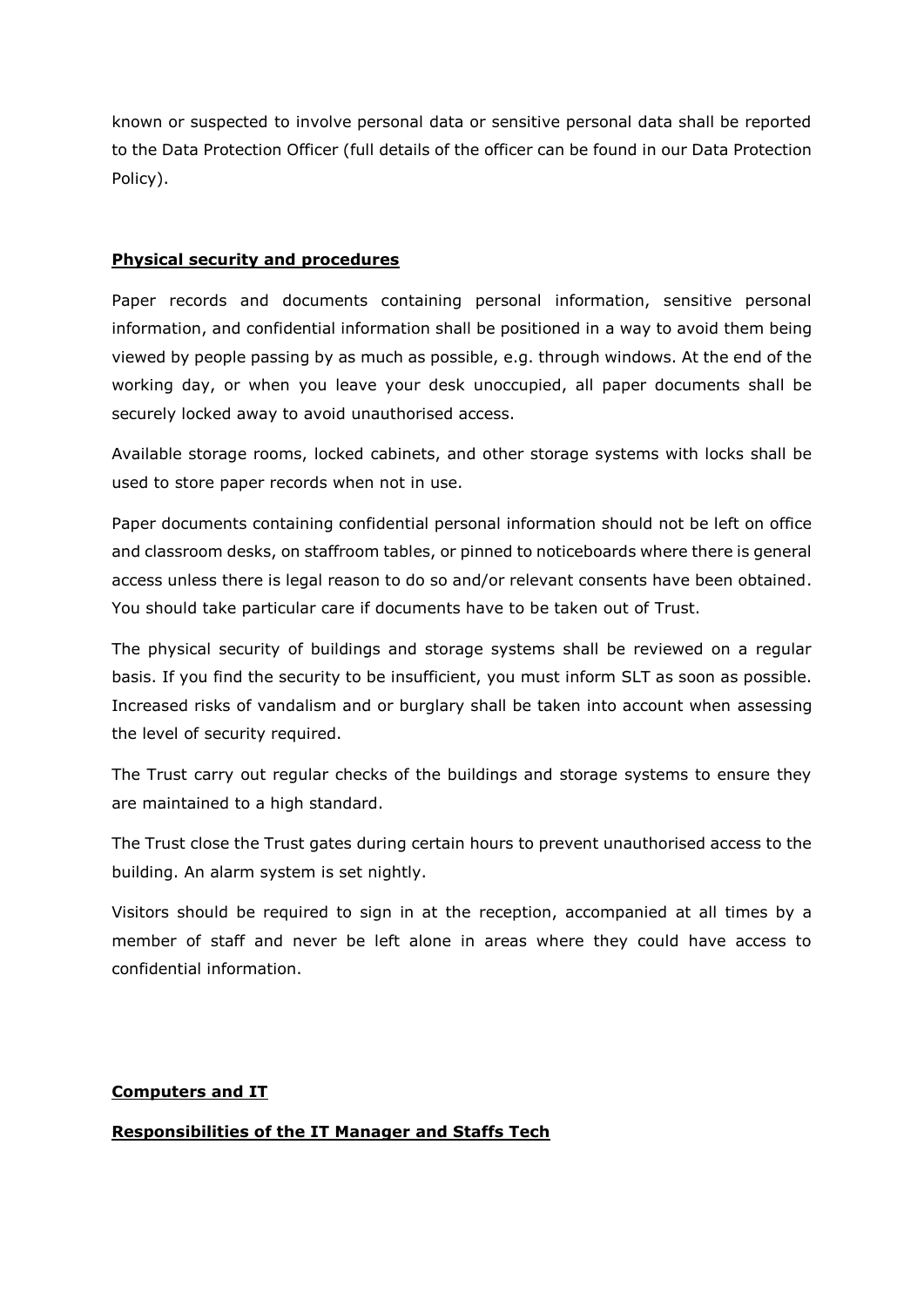- a) ensuring that all IT Systems are assessed and deemed suitable for compliance with the Trust 's security requirements;
- b) ensuring that IT Security standards within the Trust are effectively implemented and regularly reviewed, working in consultation with the Trust 's management, and reporting the outcome of such reviews to the Trust 's management;
- c) ensuring that all members of staff are kept aware of this policy and of all related legislation, regulations, and other relevant rules whether now or in the future in force, including, but not limited to, the GDPR and the Computer Misuse Act 1990.

Furthermore, the IT Manager and Staffs Tech shall be responsible for the following:

- a) assisting all members of staff in understanding and complying with this policy;
- b) providing all members of staff with appropriate support and training in IT Security matters and use of IT Systems;
- c) ensuring that all members of staff are granted levels of access to IT Systems that are appropriate for each member, taking into account their job role, responsibilities, and any special security requirements;
- d) receiving and handling all reports relating to IT Security matters and taking appropriate action in response including, in the event that any reports relate to personal data, informing the Data Protection Officer
- e) taking proactive action, where possible, to establish and implement IT security procedures and raise awareness among members of staff;
- f) monitoring all IT security within the Trust and taking all necessary action to implement this policy and any changes made to this policy in the future; and
- g) Ensuring that regular backups are taken of all data stored within the IT Systems at regular intervals and that such backups are stored at a suitable location offsite.

#### **Responsibilities – Members of staff**

All members of staff must comply with all relevant parts of this policy at all times when using the IT Systems.

Computers and other electronic devices should be locked when not in use to minimise the accidental loss or disclosure.

You must immediately inform SLT of any and all security concerns relating to the IT Systems which could or has led to a data breach as set out in the Breach Notification Policy.

Any other technical problems (including, but not limited to, hardware failures and software errors) which may occur on the IT Systems shall be reported to the SLT immediately.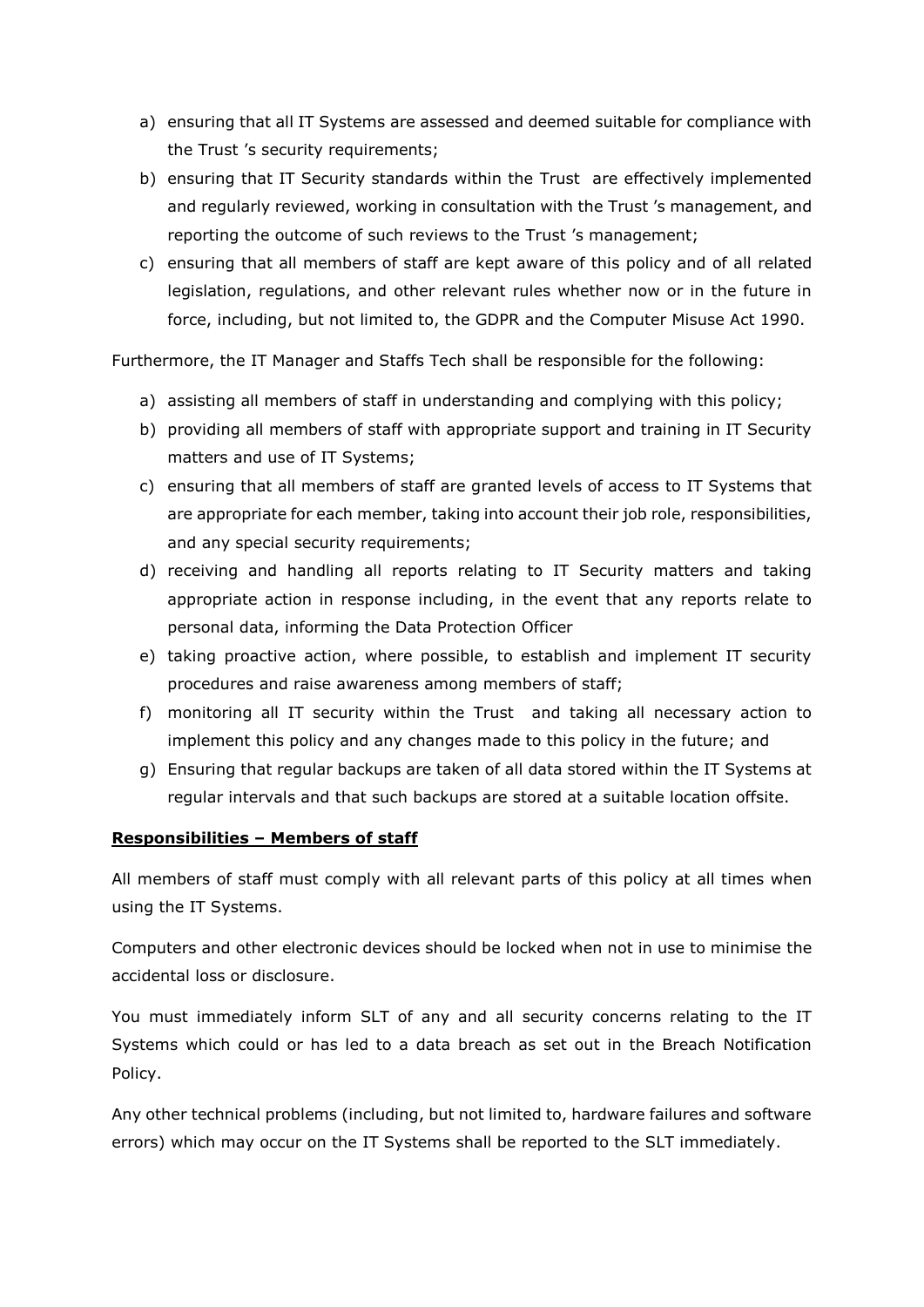You are not entitled to install any software of your own without the approval of the SLT. Any software belonging to you must be approved by the SLT and may only be installed where that installation poses no security risk to the IT Systems and where the installation would not breach any licence agreements to which that software may be subject.

Prior to any usage of physical media (e.g. USB memory sticks or disks of any kind) for transferring files, you must make sure to have the physical media is virus-scanned. The SLT approval must be obtain prior to transferring of files using cloud storage systems.

If you detect any virus this must be reported immediately to the Network Manager (this rule shall apply even where the anti-virus software automatically fixes the problem).

#### **Access security**

All members of staff are responsible for the security of the equipment allocated to or used by them and must not allow it to be used by anyone other than in accordance with this policy.

The Trust has a secure firewall and anti-virus software in place. These prevent individuals from unauthorised access and to protect the Trust's network. The Trust also teach individuals about e-safety to ensure everyone is aware of how to protect the Trust's network and themselves.

All IT Systems (in particular mobile devices) shall be protected with a secure password or passcode, or such other form of secure log-in system as approved by the IT Department. Biometric log-in methods can only be used if approved by the IT Department.

All passwords must, where the software, computer, or device allows:

- a) be at least 8 characters long including both numbers, capital letters and a symbol;
- b) be changed on a regular basis
- c) not be obvious or easily guessed (e.g. birthdays or other memorable dates, memorable names, events, or places etc.)

Passwords must be kept confidential and must not be made available to anyone else unless authorised by a member of the Senior Leadership Group who will liaise with the SLT as appropriate and necessary. Any member of staff who discloses his or her password to another employee in the absence of express authorisation will be liable to disciplinary action under the Trust's Disciplinary Policy and Procedure. Any member of staff who logs on to a computer using another member of staff's password will be liable to disciplinary action up to and including summary dismissal for gross misconduct.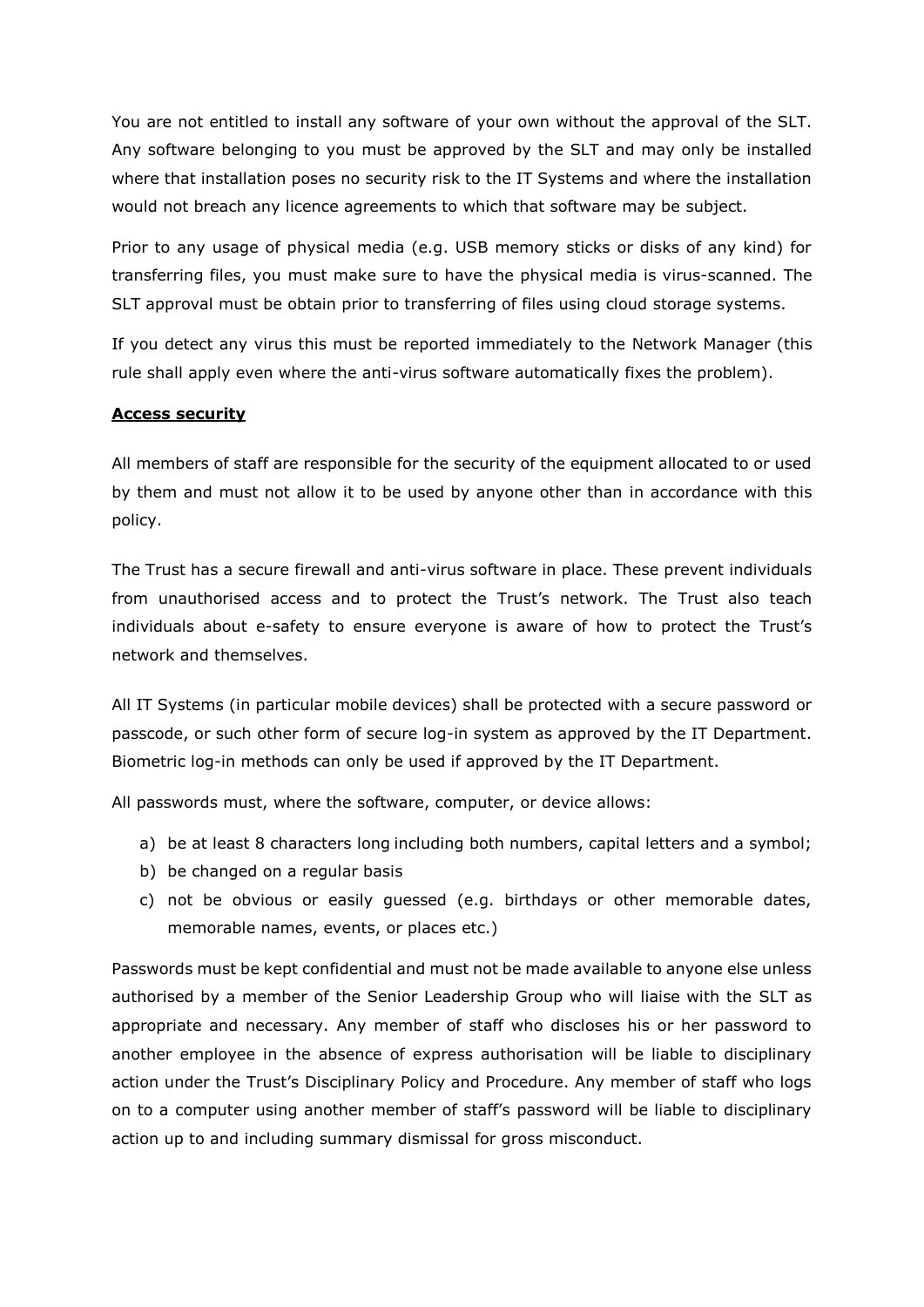If you forget your password you should notify the to have your access to the IT Systems restored. You must set up a new password immediately upon the restoration of access to the IT Systems.

You should not write down passwords if it is possible to remember them. If necessary you may write down passwords provided that you store them securely (e.g. in a locked drawer or in a secure password database). Passwords should never be left on display for others to see.

Computers and other electronical devices with displays and user input devices (e.g. mouse, keyboard, touchscreen etc.) shall be protected with a screen lock that will activate after a period of inactivity. You may not change this this time period or disable the lock.

All mobile devices provided by the Trust , shall be set to lock, sleep, or similar, after a period of inactivity, requiring a password, passcode, or other form of log-in to unlock, wake or similar. You may not alter this time period.

Staff should be aware that if they fail to log off and leave their terminals unattended they may be held responsible for another user's activities on their terminal in breach of this policy, the Trust's Data Protection Policy and/or the requirement for confidentiality in respect of certain information.

#### **Data security**

Personal data sent over the Trust network will be encrypted or otherwise secured.

All members of staff are prohibited from downloading, installing or running software from external sources without obtaining prior authorisation from SLT who will consider bona fide requests for work purposes. Please note that this includes instant messaging programs, screen savers, photos, video clips, games, music files and opening any documents or communications from unknown origins. Where consent is given all files and data should always be virus checked before they are downloaded onto the Trust's systems.

You may connect your own devices (including, but not limited to, laptops, tablets, and smartphones) to the Trust's Wi-Fi provided that you follow the requirements and instructions governing this use. All usage of your own device(s) whilst connected to the Trust's network or any other part of the IT Systems is subject to all relevant Trust Policies (including, but not limited to, this policy). The SLT may at any time request the immediate disconnection of any such devices without notice.

#### **Electronic storage of data**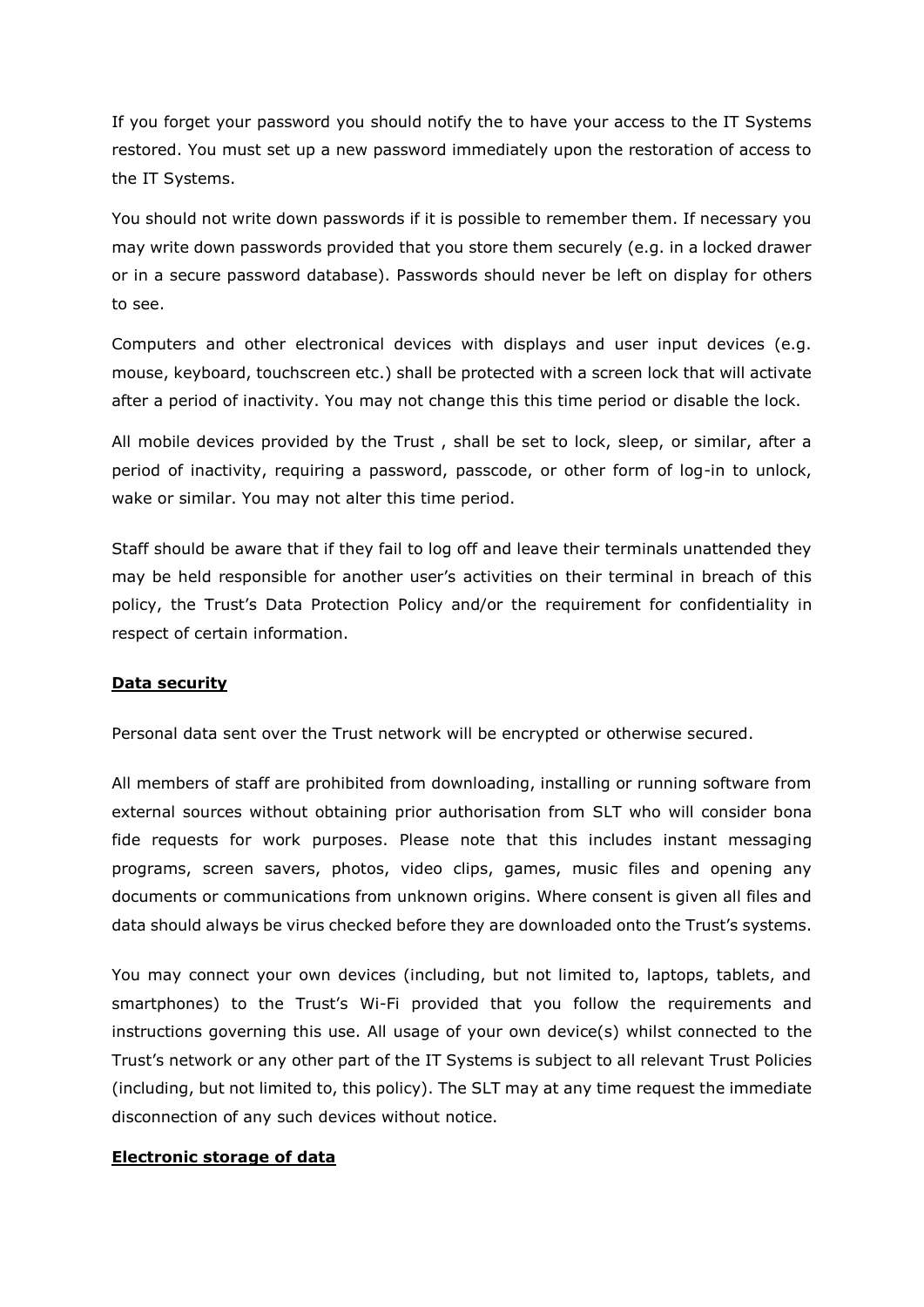All portable data, and in particular personal data, should be stored on encrypted drives using methods recommended by the Trust.

All data stored electronically on physical media, and in particular personal data, should be stored securely in a locked box, drawer, cabinet, or similar.

You should not store any personal data on any mobile device, whether such device belongs to the Trust or otherwise without prior written approval of the SLT. You should delete data copied onto any of these devices as soon as possible and make sure it is stored on the Trust's computer network in order for it to be backed up.

All electronic data must be securely backed up by the end of the each working day and is done automatically by the Trust's auto-backup.

#### **Home working**

You should not take confidential or other information home without prior permission of the SLT, and only do so where satisfied appropriate technical and practical measures are in place within your home to maintain the continued security and confidentiality of that information.

When you have been given permission to take confidential or other information home, you must ensure that:

- a) the information is kept in a secure and locked environment where it cannot be accessed by family members or visitors; and
- b) all confidential material that requires disposal is shredded or, in the case of electronical material, securely destroyed, as soon as any need for its retention has passed.

#### **Communications, transfer, internet and email use**

When using the Trust's IT Systems you are subject to and must comply with the Trust's Electronic Information and Communication Systems Policy.

The Trust work to ensure the systems do protect pupils and staff and are reviewed and improved regularly.

If staff or pupils discover unsuitable sites or any material which would be unsuitable, this should be reported to the Trust CEO or SLT.

Regular checks are made to ensure that filtering methods are appropriate, effective and reasonable and that users access only appropriate material as far as possible. This is not always possible to guarantee and the Trust cannot accept liability for the material accessed or its consequence.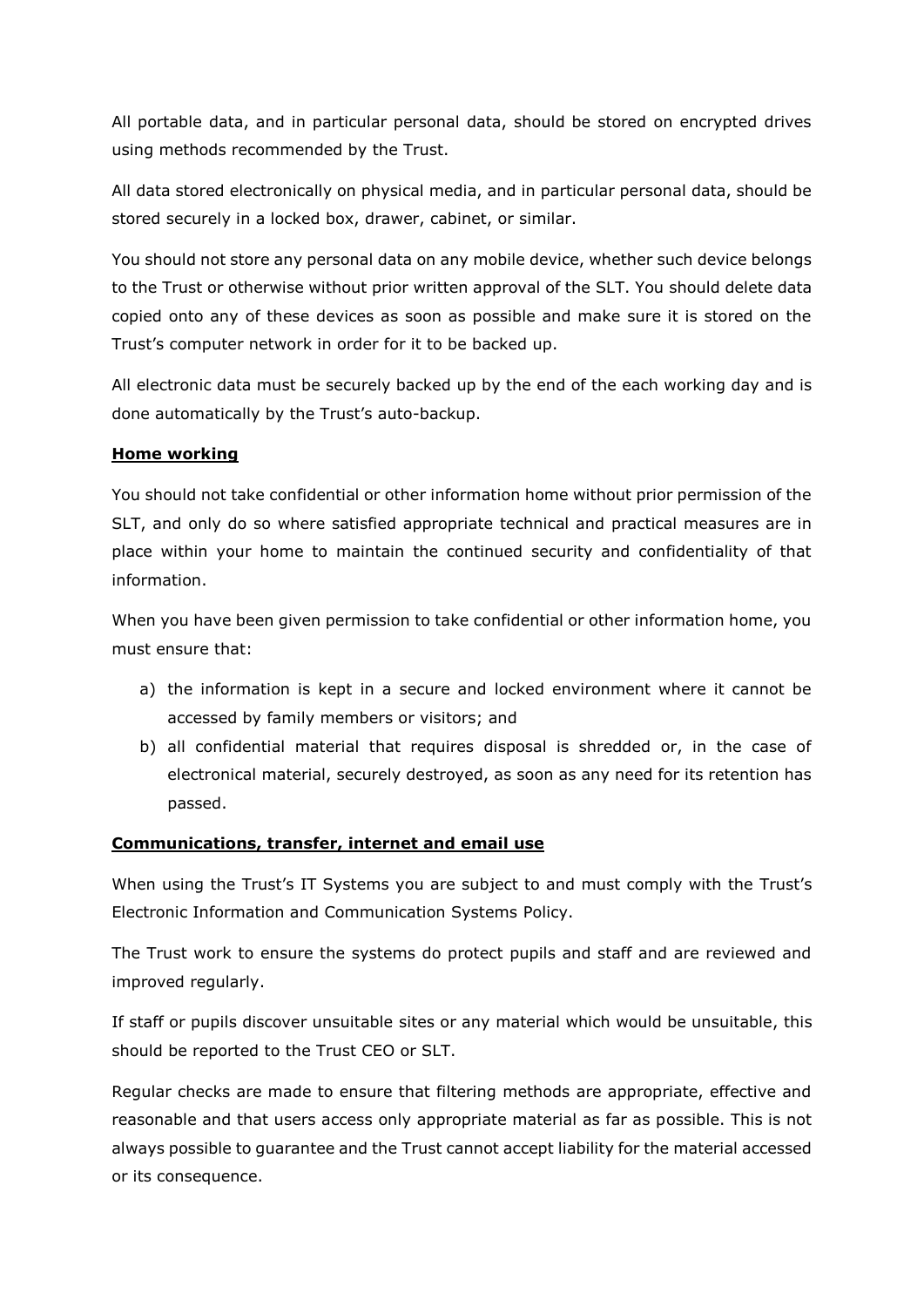All personal information, and in particular sensitive personal information and confidential information should be encrypted before being sent by email, or sent by tracked DX (document exchange) or recorded delivery. You may not send such information by fax unless you can be sure that it will not be inappropriately intercepted at the recipient fax machine.

Postal, DX, fax and email addresses and numbers should be checked and verified before you send information to them. In particular you should take extra care with email addresses where auto-complete features may have inserted incorrect addresses.

You should be careful about maintaining confidentiality when speaking in public places.

You should make sure to mark confidential information 'confidential' and circulate this information only to those who need to know the information in the course of their work for the Trust.

Personal or confidential information should not be removed from the Trust without prior permission from SLT except where the removal is temporary and necessary. When such permission is given you must take all reasonable steps to ensure that the integrity of the information and the confidentiality are maintained. You must ensure that the information is:

- a) not transported in see-through or other un-secured bags or cases;
- b) not read in public places (e.g. waiting rooms, cafes, trains, etc.); and
- c) not left unattended or in any place where it is at risk (e.g. in car boots, cafes, etc.)

#### **Reporting security breaches**

All concerns, questions, suspected breaches, or known breaches shall be referred immediately to the CEO. All members of staff have an obligation to report actual or potential data protection compliance failures.

When receiving a question or notification of a breach, the CEO shall immediately assess the issue, including but not limited to, the level of risk associated with the issue, and shall take all steps necessary to respond to the issue.

Members of staff shall under no circumstances attempt to resolve an IT security breach on their own without first consulting the CEO or SLT. Any attempt to resolve an IT security breach by a member of staff must be under the instruction of, and with the express permission of, the Trust's CEO.

Missing or stolen paper records or mobile devices, computers or physical media containing personal or confidential information should be reported immediately to the Senior Leadership Team..